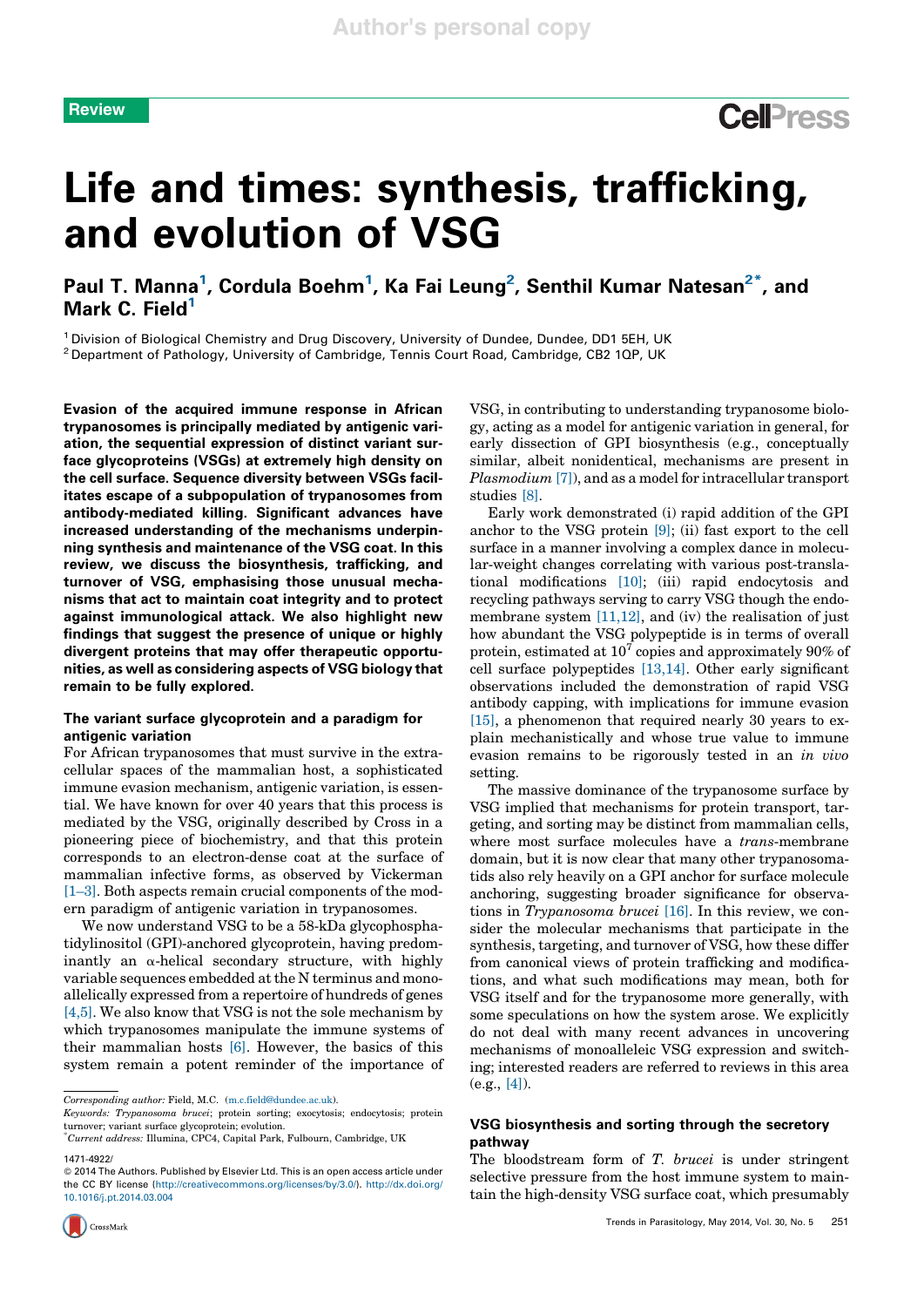is of sufficient density to protect against antibody recognition of invariant antigens. However, responses to experimental manipulation of VSG synthesis demonstrate an importance for VSG coat fidelity beyond simply acting as a steric barrier against the humoral immune response. VSG depletion by RNAi triggers a precise cell cycle arrest and general protein translation block, suggesting that synthesis is monitored and tightly coupled to a cell cycle checkpoint, although, because these studies were performed in vitro, the impact on immune evasion has not been directly addressed [17,18]. However, this phenomenon may reflect a pressing need to balance precisely the various fluxes of VSG trafficking to and from the surface, and implies the presence of a counting mechanism. Thus, efficient VSG synthesis, processing, surface delivery, and turnover are essential to satisfy demands, both intrinsic and extrinsic to the parasite, that govern its proliferation and survival (Figure 1). Although the half-life of VSG is long compared with the cell cycle, of the order of 72 h [11], the parasite still synthesises approximately  $10<sup>7</sup>$  mature copies of VSG per cell during each 8-h cell cycle [13]. This equates to approximately 20 000 VSG polypeptides per minute, all of which must be correctly processed and targeted to the cell surface [19]. Given that additional evidence suggests that VSG is overexpressed by approximately threefold during synthesis [20], the true number

may approach 80 000 VSG molecules synthesised per minute, likely a significant burden on the cell. The general features of the eukaryotic membrane protein synthetic and exocytic pathways are well conserved in T. brucei, albeit with some idiosyncrasies, notably in glycosylation pathways and spatial organisation (Figure 1). VSG biosynthesis is outlined below, with particular attention to these adaptations and how they may aid in meeting the extreme VSG demand.

# Endoplasmic reticulum translocation

The nascent VSG polypeptide encodes an N-terminal hydrophobic signal sequence, targeting the protein to the endoplasmic reticulum (ER) lumen via the Sec61 translocon pore  $[21,22]$ . Early work suggested that this signal sequence peptide was cleaved co-translationally [21], supporting a model of classical signal recognition particle (SRP)-mediated, co-translational ER translocation [23]. More recent analyses have suggested that SRP-dependent co-translational translocation is more important for polytopic membrane proteins in T. brucei, with proteins destined as becoming GPI anchored by using an alternative post-translational pathway [24–26]. Given that involvement of these two pathways in VSG translocation has not been addressed directly, the exact mechanism of VSG ER import remains an open question.



Figure 1. Routes responsible for trafficking of variant surface glycoproteins (VSG). (A) The major intracellular compartments that are known to be associated with VSG trafficking, with the flagellar pocket shown at top left. Rab GTPase proteins, which are convenient markers for many subcellular compartments, are shown as green ovals, whereas arrows indicate the major known transport routes and red indicates several molecular complexes within the endocytic system that are of significance. (B) The overall structure of a VSG dimer, colour coded with  $\alpha$ -helical elements in red, B-sheets in blue, comprising the X-ray and NMR structures for the N- and C-terminal domains [83,84] (note that the arrangement of these domains with each other is arbitrary because this is not experimentally known). (C) A hypothetical array of VSGs with the tips of the C-terminal domains just touching. (D) A simplified version of (A) but rekeyed to illustrate the significant concentration gradient of VSG as it exits the ER and is then concentrated at the plasma membrane. Arrows indicate major routes, with blue for biosynthesis, red for degradation and grey for recycling. The approximate number of VSG molecules that are in flux through each route is also indicated. Abbreviation: CAPS, clathrin-associated proteins; ERES, endoplasmic reticulum exit sites; ESCRT, endosomal-sorting complex required for transport.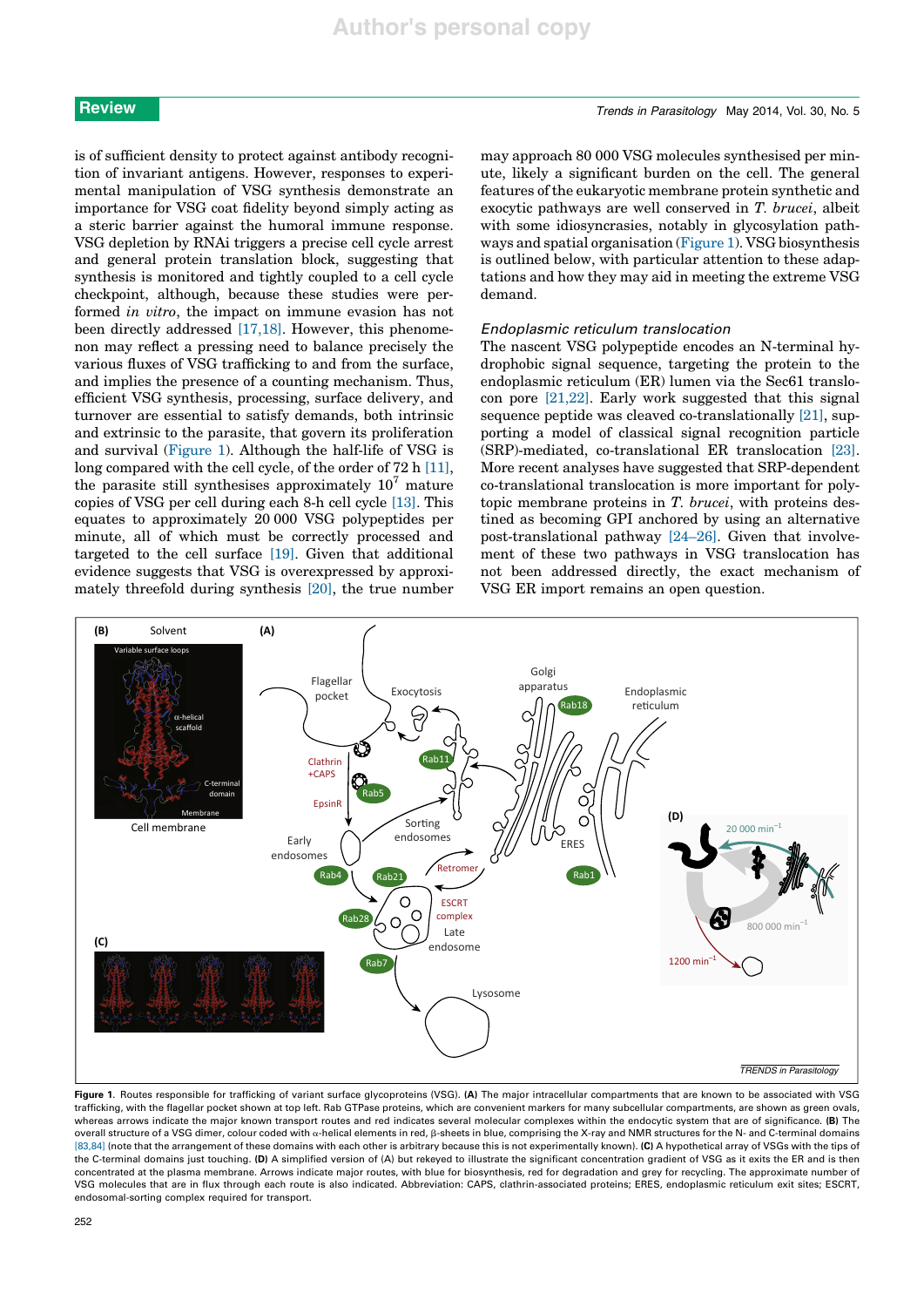Concomitant with translocation, nascent VSG polypeptide is exposed to ER-resident enzymes and maturation of the protein begins. The N-terminal signal sequence is cleaved [21,22], presumably by the signal peptidase complex (for a comprehensive review, see [27]). Although this complex is yet to be formally characterised in T. brucei, a catalytic Sec11 subunit homologue is readily identifiable by homology searches (P.T. Manna and M.C. Field, unpublished). Additionally, Asn-X-Ser/Thr consensus sites are N-glycosylated by oligosaccharyltransferase (OST), an eight-subunit complex in higher eukaryotes, predicted by homology searches to be represented in T. brucei by only three paralogous catalytic stauroporine and temperature-sensitivity protein 3 (STT3) subunits in trypanosomes. This represents a potentially extreme level of minimisation, but the precise composition of the trypanosome OST remains to be elucidated and may be more complex. Nlinked glycosylation in T. brucei is central to VSG expression levels [28], with all known VSGs being N-glycosylated at up to three sites [29,30].

N-glycosylation has some unusual features in trypanosomes. Whereas most eukaryotes transfer a triantennary triglucosylated oligomannose structure, Glc<sub>3</sub>Man<sub>9</sub>GlcNAc<sub>2</sub>, from the dolichol-linked donor, trypanosomes are unable to produce glucosylated lipid precursors and, hence, transfer nonglucosylated glycans [29]. Additionally, whereas the STT3B transfers a triantennary oligomannose structure,  $Man_{9}GlcNAc_{2}$ , the STT3A subunit has preference for an unusual biantennary paucimannose glycan,  $Man_5GlcNAc_2$ . Direct transfer of paucimannose glycans may provide a route to paucimannose or complex glycan structures, comprising approximately half of VSG N-glycans, sparing lipidlinked mannose precursors required for oligomannose and, importantly, also GPI-anchor biosynthesis, a potential adaptation to the enormous VSG biosynthetic load [30–32]. Although  $N$ -glycosylation in  $T$ . brucei is perhaps the clearest departure from the classical eukaryotic pathway, a range of seemingly complementary modifications has arisen in more distal processes, such as ER quality control and further processing in the Golgi complex.

#### GPI anchoring

The VSG polypeptide contains a C-terminal cleavable signal for GPI-anchor addition [22,33]. Upon translocation, the GPI signal sequence is cleaved and replaced with a preformed GPI anchor by the GPI trans-amidase complex comprising conserved GAA1, GPI8, and PIG-T subunits, together with trypanosomatid-specific TTA1 and TTA2 [34]. The VSG GPI anchor is unique in having only myristate  $(C_{12:0})$  fatty acids and a poly- $\alpha$ -galactose side chain, at least one galactose likely being transferred in the ER [35,36]. Only correctly GPI-anchored VSG is able to reach the cell surface, subject to proper folding and dimerisation, with GPI-deficient VSGs being retained in the ER before degradation [37,38].

#### Folding and quality control

Intuitively, the high abundance of VSG suggests selection for efficient folding and maturation. However, considerable overproduction of VSG and subsequent proteosomal degradation of a large proportion of presumably misfolded protein does occur, suggesting that VSG is not particularly efficient in its ability to attain the native fold [20]. Although relatively little detailed mechanistic information is available, a functioning ER quality control system likely operates in VSG synthesis. The trypanosome genome encodes orthologues of many key genes for ER oligosaccharide processing and quality control, including calreticulin, the deglucosylating  $\alpha$ -glucosidase GII enzyme and the reglucosylating UDP-Glc:glycoprotein glucosyltransferase (UGGT) [39]. Although VSG does not receive glucosylated glycans via OST, UGGT selectively binds to unglucosylated unfolded proteins and glucosylates the N-glycans, promoting binding to calreticulin and associated chaperones, such as BiP. VSG with glucosylated glycans is in turn a substrate for  $\alpha$ -glucosidase GII and is further deglucosylated [39]. Once the VSG molecule has reached its native conformation, it is no longer a substrate for disorder-sensing UGGT and remains deglucosylated. Thus, freed from calreticulin, properly folded VSG is competent for ER export.

In other eukaryotes, a timing mechanism operates to free terminally misfolded proteins from this cycle and target them instead for proteosomal degradation. This involves the removal of mannosyl residues from terminally misfolded proteins to reveal a glycan structure recognised by the ER lectin Yos9, which subsequently targets the protein for proteosomal degradation[27].Trypanosomabrucei encodes a cluster of ER degradation-associated mannosidase-related (EDEM) genes and a Yos9 orthologue [20,40]. Experimental support for this pathway comes from RNAi depletion of T. brucei EDEMs, leading to VSG accumulation [20,40]. In addition to these conserved components, two trypanosomatid-specific genes, ERAP18 and ERAP32, with positive effects on VSG copy number, were recently identified in a screen for ER residents [41]. These ER proteins have clear, but mechanistically opaque, effects upon the copy number of VSG expressed at the surface, with a potential role in quality control or ER export [41]. Together, these studies argue against VSG having superior folding competence and also demonstrate a conserved ER quality control and ER-associated degradation (ERAD) system functioning in VSG biosynthesis.

#### ER export

Newly synthesised, glycosylated, and dimerised VSG is exported from the ER at specific exit sites (ERES) that, in T. brucei, are closely apposed to the Golgi apparatus, suggesting that they are a streamlining adaptation for high VSG flux [42]. As in other eukaryotes, transport from the ERES is via coat protein complex II (COPII) vesicles, formed following Sar1 activation and recruitment of a prebudding complex of Sec23 and Sec24, which in turn recruits the outer coat of Sec13 and Sec31 [43]. Trypanosoma brucei has two isoforms each of Sec23 and Sec24, with VSG export depending upon TbSec23.2 and TbSec24.1 [42]. How VSG is selectively loaded into COPII vesicles by this prebudding complex, in the absence of cytosolic sorting signals, is yet to be defined.

### Processing in the Golgi

ER-derived COPII vesicles fuse with the cis face of the Golgi, and cargoes undergo further processing and migrate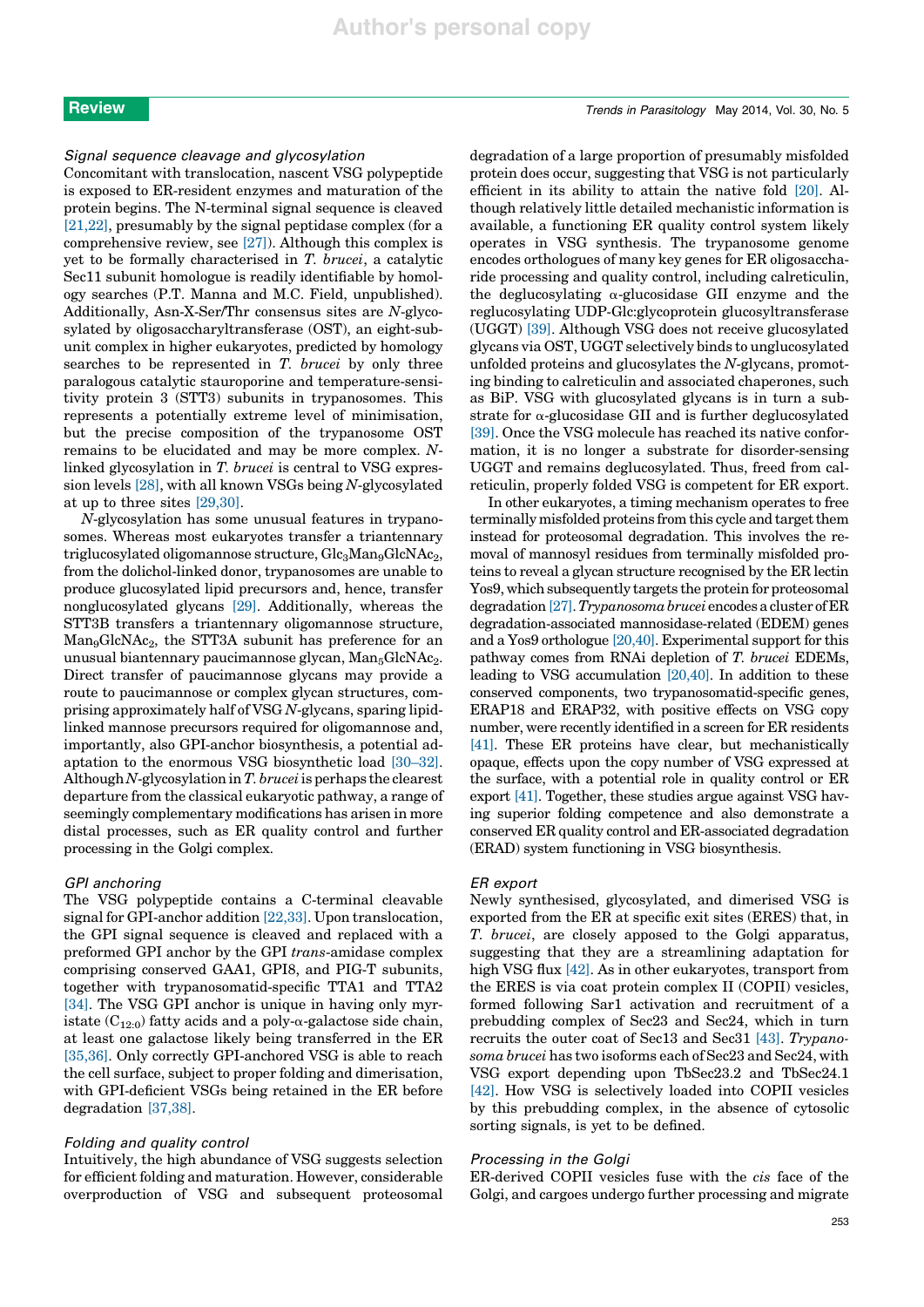towards the trans-Golgi network (TGN) for sorting to their correct cellular location. In a further example of the streamlining of the trypanosome secretory system, the Golgi is present as a single copy and occupies a defined position within the cell, adjacent to the ERES and polarised towards the flagellar pocket (FP) [44]. Within the Golgi, the  $\alpha$ -galactose side chain of the VSG GPI anchor is extended [45,46], and N-glycans are further modified. It appears that only the unusual biantennary  $Man_5GlcNAc_2$ glycans are processed to complex class oligosaccharides, suggested to result from the lack of a Golgi  $\alpha$ -mannosidase and an unusual preference of trypanosome N-acetylglucosaminyltransferase I (GnTI) for  $Man_4GlcNAc_2$  and  $Man_3$ - $GlcNAc<sub>2</sub>$  structures [47].

### Cell surface delivery

Compared with the earlier stages of VSG biosynthesis, little is known of the mechanisms of post-Golgi VSG exocytosis. Newly synthesised VSG does not enter the system for Rab11-dependent surface delivery alongside endocytosed VSG [48,49]. Golgi export of newly synthesised VSG is also actin independent [50]. In other organisms, the export of GPI-anchored proteins from the Golgi has been suggested to occur through accumulation in specific TGN microdomains, potentially involving localised lipid interactions [51], but VSG-enriched microdomains have not been observed in the T. brucei endomembrane system [14]. The amount of newly synthesised VSG being delivered to the cell surface at any one time is dwarfed by the constantly recycling cell surface pool, significantly complicating experimental dissection of this aspect.

# Concentration and sorting along the exocytic pathway

Newly synthesised VSG reaches the cell surface with a  $t_{1/2}$ of approximately 15 min [10], with the concentration of VSG at the cell surface approximately 50-fold greater than in the ER, and the Golgi having an intermediate density of approximately 2.7-fold that of the ER [14]. Rapid transit of VSG through the exocytic apparatus, together with a large concentration gradient, suggests efficient sorting of VSG at multiple levels [14]. The first sorting and concentration step for which we have evidence is selective export of VSG from the ER in Sec23.2/Sec24.1 COPII vesicles, and away from a population of COPII vesicles bearing the alternate paralogues Sec23.1/Sec24.2 [42]. It is calculated that a single COPII vesicle should be capable of accommodating approximately 600 VSG dimers, at a density of approximately 30 000 dimers/ $\mu$ m<sup>2</sup>, the observed density of VSG at the cell surface [13,14,19]. The observed density of VSG at the Golgi, together with the rate of synthesis, suggests one fully loaded COPII vesicle equivalent docking at the Golgi every 3.5 s. There is no apparent gradient in VSG density across the Golgi, although it is likely that this has not been measured with sufficient sensitivity to detect a moderate gradient [14], but this does suggest similar kinetics for transport between cisternae. However, substantial discrepancies exist between the observed transit rate and the theoretical rate as calculated, based on the required flux of VSG required to build the surface, indicating that there are fundamental details remaining to be uncovered [19]. Therefore, any consideration of the kinetics of VSG transit

through specific exocytic organelles currently remains speculative. A second major sorting step likely occurs on exit from the Golgi, where VSG is again presumably concentrated; unfortunately, the mechanism of this transport step also remains elusive.

# Adaptations and specialisations of the endocytic machinery

The plasma membrane recycling machinery has a major role in VSG coat maintenance. All surface membrane traffic in T. brucei is routed via the flagellar pocket (FP), a flask-shaped invagination of the plasma membrane surrounding the base of the flagellum, where exocytosis, endocytosis and/or recycling intersect. The FP represents 2% of total surface membrane and is delineated by an electron-dense flagellar pocket collar acting as a tight cytoskeletal barrier (discussed in [8]). Uptake from the FP depends exclusively on clathrin-mediated endocytosis (CME), with inhibition of CME by depletion of clathrin resulting in severe FP enlargement, likely a result of imbalance in trafficking of material to and from the surface [52]. Endocytosis is developmentally regulated and upregulated approximately tenfold in mammalian- compared with insect-form trypanosomes, sufficient so as to internalise an area equivalent to the entire plasma membrane every 12 min [12,53,54]. Developmental regulation is mainly restricted to early endocytic gene expression as detected by transcriptome analysis, with little evidence for changes elsewhere, that is, anterograde transport or the terminal steps in endocytosis [55].

### Endocytic activity and removal from the FP

Compared with most other studied eukaryotes, the CME machinery in trypanosomes appears simplified: notably one of the CME key players, adaptor protein 2 (AP-2), a heterotetrameric complex responsible for cargo receptor binding and clathrin recruitment to the plasma membrane, is absent from all trypanosomatids that have VSG, likely a critical adaptation for rapid endocytosis and apparently unique to this lineage [56]. The absence of AP-2 also suggests that the initial endocytic step in trypanosomes, budding and internalisation of membrane from the FP, is nonconcentrative. Indeed, further concentration of VSG into endocytic vesicles may be precluded by the density of the molecule at the cell surface, with sorting of other surface molecules delegated to later steps to maximise the speed of VSG removal. It is also significant that the level of conservation of proteins interacting with clathrin appears to be low, with evidence for significantly distinct cohorts of polypeptides operating [57,58]; however, a full description of this process is lacking and, hence, the real level of divergence is unclear.

#### Sorting, recycling, and return to the surface

The high rate of endocytosis necessitates a mechanism to return VSG to the surface. This process is rapid, with estimates of between approximately 1 and 10 min, and the itinerary well characterised, with dependence on Rab5 and Rab11 being clear from both morphological and kinetic studies [6,8,12,48,59]. Much of this machinery is also likely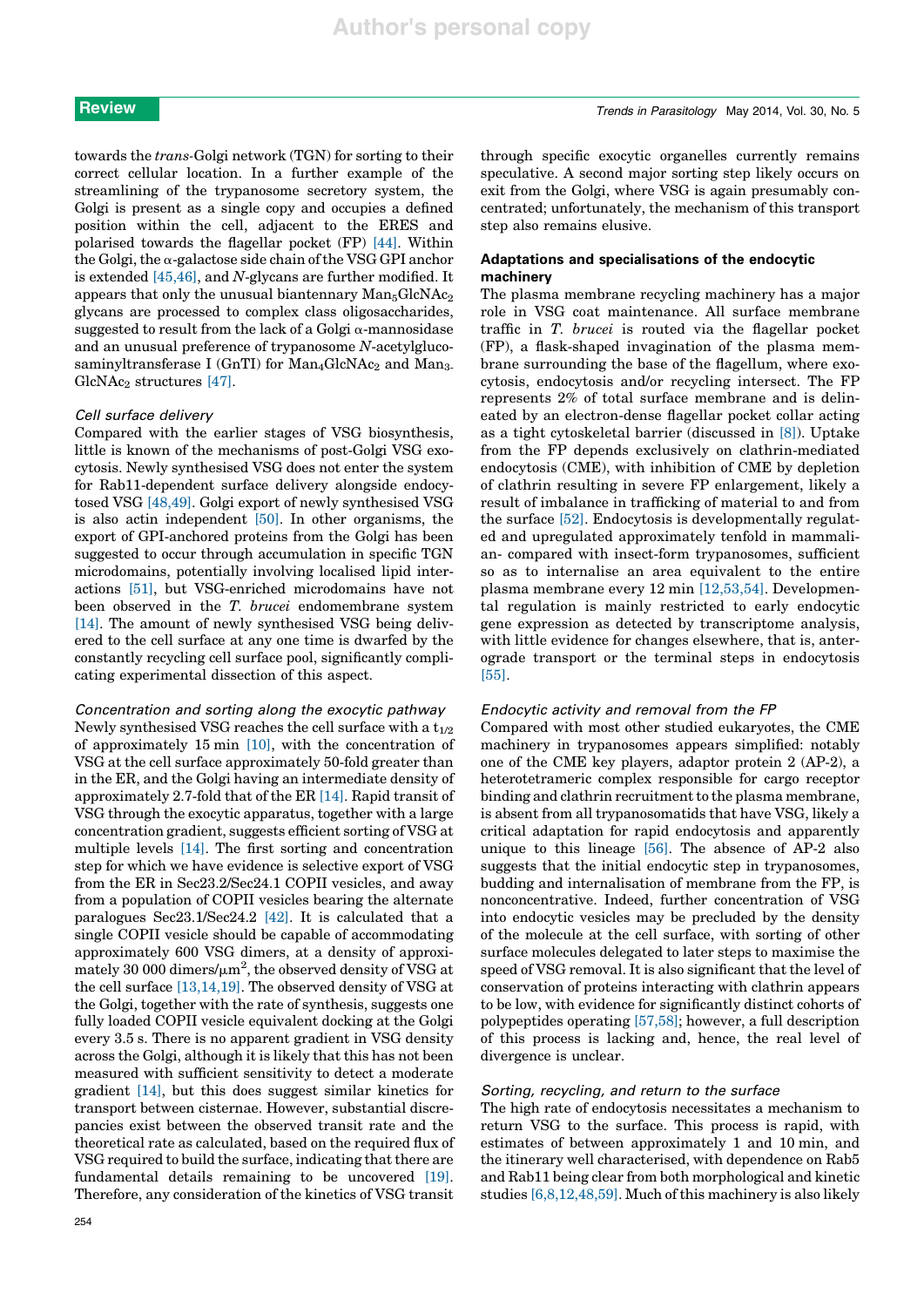conserved; for example, recycling depends on the trypanosome orthologue of RME-8, which is essential [60], and Rab11, which interacts with the exocyst subunit Sec15, itself a well-characterised player in exocytic transport in other eukaryotes [61,62]. However, Rab11 also interacts with at least one protein restricted to trypanosomes, RBP74, and a protein restricted to taxa with motile cilia and/or flagella, AZI1, which may link Rab11 to flagellar function [62]. Rab11 is likely a major organiser of the endomembrane system, and may receive input allowing coordination of transport to balance VSG synthesis, recycling, and the requirement for protein turnover. Significantly, Rab11 and RME-8 are upregulated in the mammalian stage [54,60,63]. The mechanisms of sorting, and specifically how and where VSG is sorted away from surface, receptors, and other surface molecules remains to be explored (discussed below); recent evidence indicates considerable complexity within the endocytic apparatus, with a new compartment defined by Rab21 being added to the itinerary [64].

One fundamental question that remains is how the highly abundant VSG is sorted efficiently to a recycling pathway, while other molecules are delivered to the lysosomal pathway for degradation. The current model, supported by immunoelectron microscopy experiments, suggests a default sorting of VSG into the recycling pathway, analogous to the known route for membrane lipids and rapidly recycling cargoes, such as the transferrin receptor in mammalian systems [48]. Under this scheme, the question better asked is perhaps how other surface molecules are sorted to the retrograde pathway. Recent evidence supports a role for ubiquitylation in this process. Invariant surface glycoprotein (ISG) 65 and 75 family proteins are among the most abundant surface molecules after VSG in mammalian stages, with approximately 50 000–70 000 molecules per cell. ISGs have a trans-membrane domain and conserved cytoplasmic lysines that are substrates for ubiquitin modification, which act as endocytic and sorting signals [65–68]. This modification is likely recognised by the conserved endosomal-sorting complex required for transport (ESCRT) machinery [69], although the role of ESCRTs in ISG degradation has been recently challenged [70].

#### Contribution to immune evasion

African trypanosomes evolved at least three VSG-dependent strategies for immune evasion. Long-term persistence is accomplished foremost by antigenic variation [71–74]. Additionally, the host immune system is weakened by general immune suppression via as yet unknown mechanisms, but which appear to compromise the ability of the antibody response to mature fully; there is evidence that fragments of VSG contribute to this [75–77]. A third mechanism involves rapid clearance of antibodies, aided by hydrodynamic flow generated by the motility of the parasite [15,78].

Given that VSG monomers are packed at high density, only the external N terminus of the homodimer is exposed to the host immune system [79,80]. Therefore, antibodybound VSG molecules protrude from the surface coat and accumulate at the posterior pole of the cell due to increased

drag, before internalisation and rapid degradation by a process requiring both the endocytic system and recycling [81]. Accumulation of VSG–immunoglobulin G (IgG) complexes at the posterior pole is independent of endocytosis, because downregulating clathrin by RNAi blocks endocytic trafficking, whereas VSG–IgG accumulation at the posterior pole is unaffected [80]. Motility is required for this phenomenon, and downregulation of the dynein arm intermediate chain DNAI1, which reverses the swimming direction of the parasite, results in accumulation of IgG at the anterior pole of the cell [80]. Immunoglobulin degradation is sensitive to E46d and K11777 (cathepsin and cysteine protease inhibitors, respectively), supporting a role for lysosomes in degradation (Figure 2), whereas VSG is efficiently recycled back to the surface [12,48,81].

Although the precise role of surface antibody clearance in the mammalian host is yet to be fully elucidated, its effectiveness is evident at low to moderate antibody concentrations, but clearly insufficient to mediate protection at high antibody titres [82]. Thus, this represents a mechanism that protects an individual cell during emergence of a specific humoral immune response, and may also be of importance during early infection, when antibody titres are low or after differentiation to the cell cycle-arrested short stumpy form.

### Evolution of the VSG surface

How then did VSG arise, and with it some of the remarkable aspects of trypanosome cell biology? We can presume that T. brucei initially arose from an organism more similar to Leishmania and Trypanosoma cruzi, which implies a more heterogenous surface proteome than African trypanosomes currently have. Massive increases in expression level, expansion into a large paralogous gene family, and the advent of monoallelic expression were all required to achieve the VSG system, but the order of events is unclear (Figure 3). Comparisons of the gene complements and genome structures between the African and American



Figure 2. Second-line defence and degradation of antibodies. Immunofluorescence images showing degradation of anti-variant surface glycoproteins (VSG) immunoglobulin G (IgG) by bloodstream-form Trypanosoma brucei and the inhibition of this process by selective protease inhibitors. The internalised red dots correspond to IgG localised within the endomembrane system, whereas blue structures are the nucleus and kinetoplast (large and small, respectively). In the examples shown, the cysteine protease inhibitors K11777 and MG-132 are used to prevent the degradation of antibody so that the signal persists at the end of the time course. Scale bar = 2 um.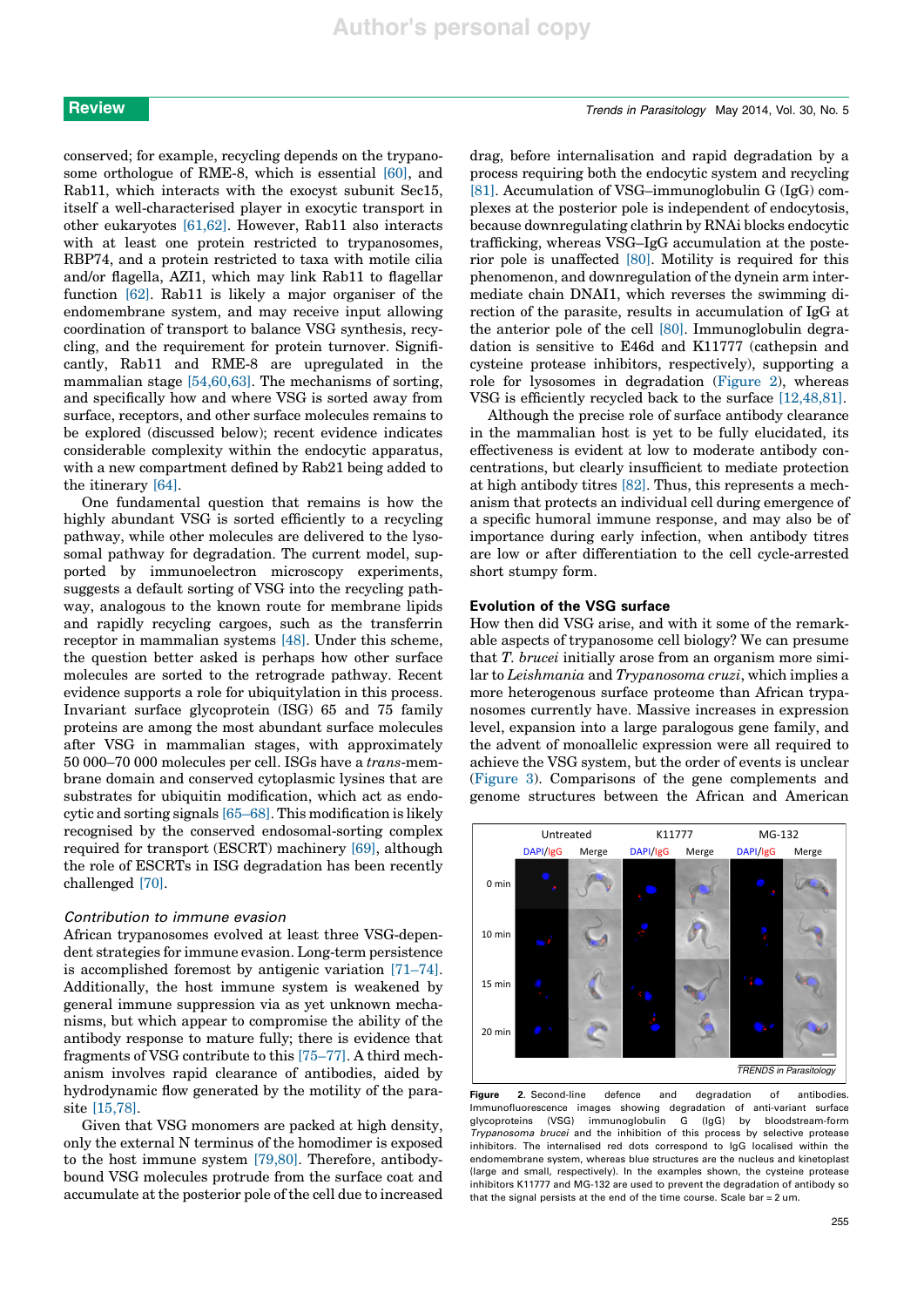

**Review Trends in Parasitology May 2014, Vol. 30, No. 5** 



Figure 3. Steps in the generation of an immune evasion machine. To evolve the variant surface glycoproteins (VSG) system, it is likely that the ancestor of the modern VSGexpressing trypanosomes expressed a single or small family of surface proteins, similar to the gp63 of Leishmania and that is present throughout the kinetoplastids. Two possible subsequent routes can be envisaged, but in both, paralogous expansion must have preceded the evolution of a monoallelic expression mechanism. On the right is a model where paralogous expansion of the proto-VSG family occurred before the evolution of a monoallelic expression system, and before extreme expression levels becoming prevalent. The early steps of this pathway are similar to the situation in *Trypanosoma cruzi*, where an extensive family of mucins and other proteins is expressed, but where there is no evidence for monoallelic expression. A second model suggests that high levels of expression arose first, and this was followed by paralogous expansion, so that a complex, dense coat was formed, which contained more than one proto-VSG. Addition of a monoallelic expression system then produced the situation seen in African trypanosomes.

trypanosomes, and Leishmania spp. indicate that the major coding variance resides within those genes encoding surface determinants, with a remarkable level of conservation for most other gene functional classes, even extending to the level of retaining synteny and polycistronic transcription unit composition [85]. This insight agrees well with much of the earlier biochemical analysis demonstrating clear diversification of the surface composition of the African and American trypanosomes and Leishmania spp, and is presumably a reflection of the major emphasis of selective pressure for parasites with radically different life cycles and styles [86].

Examination of more closely related genomes also suggests how VSG itself has evolved, with clear evidence for ongoing and lineage-specific diversification of this family. For example, the VSG repertoire of Trypanosoma vivax is greater than T. brucei in terms of sequence diversification, with evidence for differential recombination events between taxa and little overlap between the repertoires. A deep division into two distinct subfamilies, a-VSG and b-VSG, appears to have been maintained through the evolution of the African lineage, suggesting that isolation between these two subfamilies occurred early [87,88]. Furthermore, VSGs also appear to have given rise to nonvariable antigens, such as the transferrin receptor and serum resistance associated (SRA), and overall surface diversity may also be connected with the expression site (ES) architecture. For example, it has been suggested that ISGs are related to ESAG11, providing additional possible mechanisms for surface phylum diversification and separation of the evolutionary trajectories of surface proteins encoded by core chromosomal regions and those that have migrated to subtelomeric sites [88]. Trypanosoma grayi, also a tsetsetransmitted trypanosome of African origin and closely relate to T. cruzi [89], lacks VSG, which suggests that emergence of the VSG system was rapid, because no intermediate forms between T. grayi and the 'T. brucei African clade' are known [56].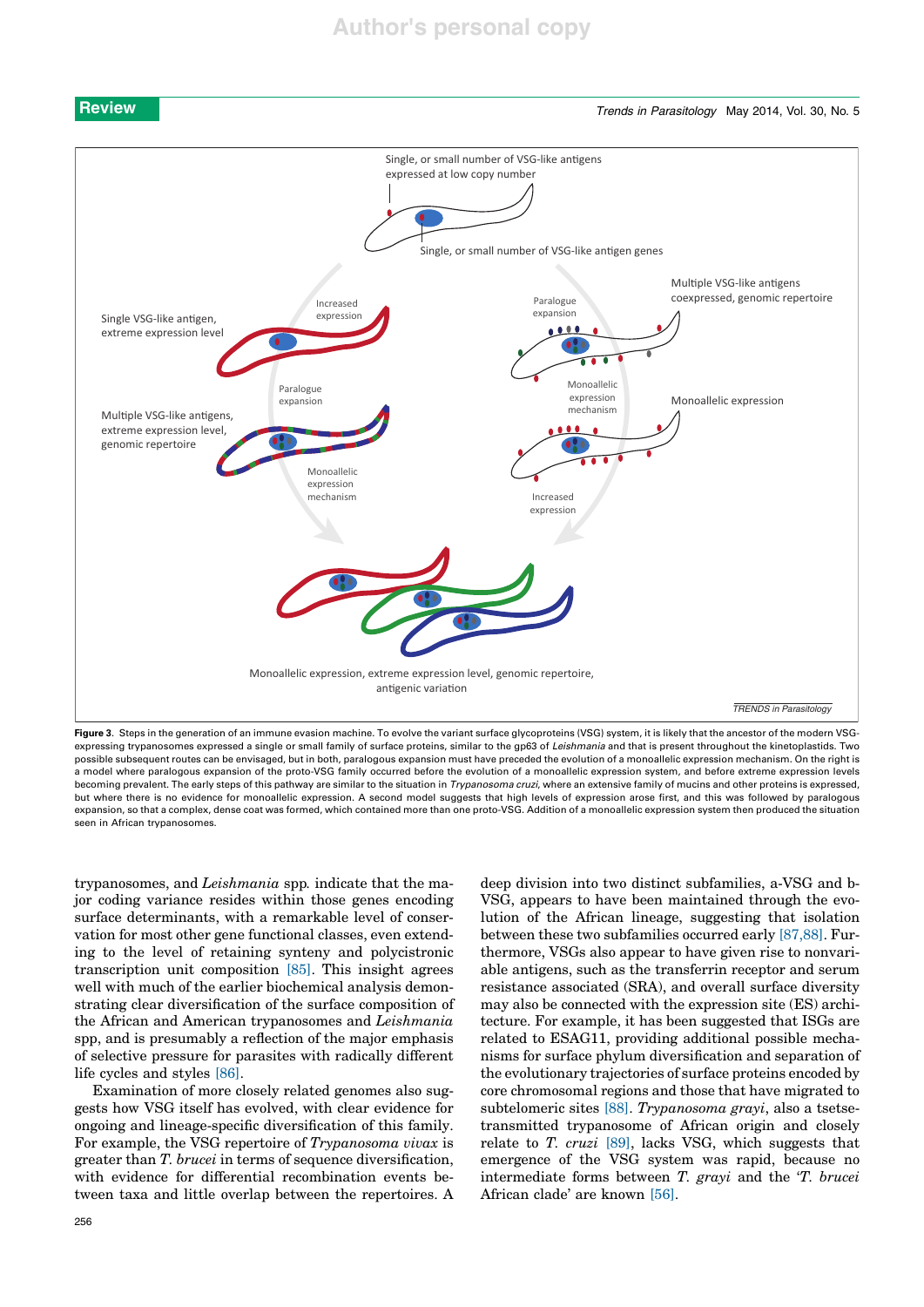#### Concluding remarks

VSG has played the role of a prototypical model protein for understanding the cell biology of the GPI anchor and the molecular genetics and immunology of antigenic variation, making it an exceptionally generous molecule, if at the same time sitting at the heart of a deadly immune evasion machine. Moreover, interest in just these topics propelled the emergence of African trypanosomes as an important model organism, so that understanding of the cell biology of VSG is now at an advanced stage, albeit with many questions that still remain. Without the initial spur provided by VSG, it is doubtful that the interest or research activity into African trypanosomes would be as strong or as vibrant as it is today, and many of us have benefited from the generosity of VSG. VSG continues to challenge and fascinate; however, a full appreciation of this remarkable example of evolution and immune evasion machinery remains to be achieved.

#### Acknowledgements

Work in our laboratory is supported by a Wellcome Trust program grant (082813 to M.C.F.). M.C.F. would like to thank many members of the laboratory during our time in Cambridge, especially for their insights, contributions, and efforts that form part of the work that is described here.

### References

- 1 Cross, G.A. (1975) Identification, purification and properties of clonespecific glycoprotein antigens constituting the surface coat of Trypanosoma brucei. Parasitology 71, 393–417
- 2 Bridgen, P.J. et al. (1976) N-terminal amino acid sequences of variantspecific surface antigens from Trypanosoma brucei. Nature 263, 613–614
- 3 Vickerman, K. (1969) On the surface coat and flagellar adhesion in trypanosomes. J. Cell Sci. 5, 163–193
- 4 Morrison, L.J. et al. (2009) Antigenic variation in the African trypanosome: molecular mechanisms and phenotypic complexity. Cell. Microbiol. 11, 1724–1734
- 5 Blum, M.L. et al. (1993) A structural motif in the variant surface glycoproteins of Trypanosoma brucei. Nature 362, 603–609
- 6 Field, M.C. et al. (2009) Macromolecular trafficking and immune evasion in African trypanosomes. Int. Rev. Cell Mol. Biol. 278, 1–67
- 7 Thomas, J.R. et al. (1990) Structure, biosynthesis, and function of glycosylphosphatidylinositols. Biochemistry 29, 5413–5422
- 8 Field, M.C. and Carrington, M. (2009) The trypanosome flagellar pocket. Nat. Rev. Microbiol. 7, 775–786
- 9 Ferguson, M.A. and Cross, G.A. (1984) Myristylation of the membrane form of a Trypanosoma brucei variant surface glycoprotein. J. Biol. Chem. 259, 3011–3015
- 10 Bangs, J.D. et al. (1986) Post-translational modification and intracellular transport of a trypanosome variant surface glycoprotein. J. Cell Biol. 103, 255–263
- 11 Seyfang, A. et al. (1990) Degradation, recycling, and shedding of Trypanosoma brucei variant surface glycoprotein. J. Protozool. 37, 546–552
- 12 Engstler, M. et al. (2004) Kinetics of endocytosis and recycling of the GPI-anchored variant surface glycoprotein in Trypanosoma brucei. J. Cell Sci. 117, 1105–1115
- 13 Jackson, D.G. et al. (1985) A new method for the rapid purification of both the membrane-bound and released forms of the variant surface glycoprotein from Trypanosoma brucei. Biochem. J. 230, 195–202
- 14 Grünfelder, C.G. et al. (2002) Accumulation of a GPI-anchored protein at the cell surface requires sorting at multiple intracellular levels. Traffic 3, 547–559
- 15 Barry, J.D. (1979) Capping of variable antigen on Trypanosoma brucei, and its immunological and biological significance. J. Cell Sci. 37, 287–302
- 16 Field, M.C. et al. (2007) Intracellular trafficking in the trypanosomatids. Traffic 8, 629–639

# **Review Trends in Parasitology May 2014, Vol. 30, No. 5** No. 5

- 17 Sheader, K. et al. (2005) Variant surface glycoprotein RNA interference triggers a precytokinesis cell cycle arrest in African trypanosomes. Proc. Natl. Acad. Sci. U.S.A. 102, 8716–8721
- 18 Smith, T.K. et al. (2009) Blocking variant surface glycoprotein synthesis in Trypanosoma brucei triggers a general arrest in translation initiation. PLoS ONE 4, e7532
- 19 Warren, G. (2013) Transport through the Golgi in Trypanosoma brucei. Histochem. Cell Biol. 140, 235–238
- 20 Field, M.C. et al. (2010) Chaperone requirements for biosynthesis of the trypanosome variant surface glycoprotein. PLoS ONE 5, e8468
- 21 McConnell, J. et al. (1981) Biosynthesis of Trypanosoma brucei variant surface glycoprotein. I. Synthesis, size, and processing of an N-terminal signal peptide. Mol. Biochem. Parasit. 4, 225–242
- 22 Boothroyd, J.C. et al. (1981) Variant surface glycoproteins of Trypanosoma brucei are synthesised with cleavable hydrophobic sequences at the carboxy and amino termini. Nucleic Acids Res. 9, 4735–4743
- 23 Wickner, W. and Schekman, R. (2005) Protein translocation across biological membranes. Science 310, 1452–1456
- 24 Liu, L. et al. (2002) RNA interference of signal peptide-binding protein SRP54 elicits deleterious effects and protein sorting defects in trypanosomes. J. Biol. Chem. 277, 47348–47357
- 25 Lustig, Y. et al. (2007) Down-regulation of the trypanosomatid signal recognition particle affects the biogenesis of polytopic membrane proteins but not of signal peptide-containing proteins. Eukaryot. Cell 6, 1865–1875
- 26 Goldshmidt, H. et al. (2008) Role of protein translocation pathways across the endoplasmic reticulum in Trypanosoma brucei. J. Biol. Chem. 283, 32085–32098
- 27 Barlowe, C.K. and Miller, E.A. (2013) Secretory protein biogenesis and traffic in the early secretory pathway. Genetics 193, 383–410
- 28 Wang, J. et al. (2003) Structural features affecting variant surface glycoprotein expression in Trypanosoma brucei. Mol. Biochem. Parasit. 128, 135–145
- 29 Parodi, A.J. (1993) N-glycosylation in trypanosomatid protozoa. Glycobiology 3, 193–199
- 30 Mehlert, A. et al. (1998) The glycosylation of the variant surface glycoproteins and procyclic acidic repetitive proteins Trypanosoma brucei. Mol. Biochem. Parasit. 91, 145–152
- 31 Izquierdo, L. et al. (2009) Distinct donor and acceptor specificities of Trypanosoma brucei oligosaccharyltransferases. EMBO J. 28, 2650–2661
- 32 Smith, T.K. and Bütikofer, P. (2010) Lipid metabolism in Trypanosoma brucei. Mol. Biochem. Parasit. 172, 66–79
- 33 Udenfriend, S. and Kodukula, K. (1995) How glycosylphosphatidylinositol-anchored membrane proteins are made. Annu. Rev. Biochem. 64, 563–591
- 34 Nagamune, K. et al. (2003) GPI transamidase of Trypanosoma brucei has two previously uncharacterized (trypanosomatid transamidase 1 and 2) and three common subunits. Proc. Natl. Acad. Sci. U.S.A. 100, 10682–10687
- 35 Mayor, S. et al. (1992) Galactose-containing glycosylphosphatidylinositols in Trypanosoma brucei. J. Biol. Chem. 267, 754–761
- 36 Ferguson, M.A.J. (1999) The structure, biosynthesis and functions of glycosylphosphatidylinositol anchors, and the contributions of trypanosome research. J. Cell Sci. 112, 2799–2809
- 37 Böhme, U. and Cross, G.A.M. (2002) Mutational analysis of the variant surface glycoprotein GPI-anchor signal sequence in Trypanosoma brucei. J. Cell Sci. 115, 805–816
- 38 Triggs, V.P. and Bangs, J.D. (2003) Glycosylphosphatidylinositoldependent protein trafficking in bloodstream stage Trypanosoma brucei. Eukaryot. Cell 2, 76–83
- 39 Izquierdo, L. et al. (2009) Trypanosoma brucei UDPglucose:glycoprotein glucosyltransferase has unusual substrate specificity and protects the parasite from stress. Eukaryot. Cell 8, 230–240
- 40 Banerjee, S. et al. (2007) The evolution of N-glycan-dependent endoplasmic reticulum quality control factors for glycoprotein folding and degradation. Proc. Natl. Acad. Sci. U.S.A. 104, 11676–11681
- 41 Wang, Y-N. et al. (2010) Trypanosoma brucei: trypanosome-specific endoplasmic reticulum proteins involved in variant surface glycoprotein expression. Exp. Parasitol. 125, 208–221